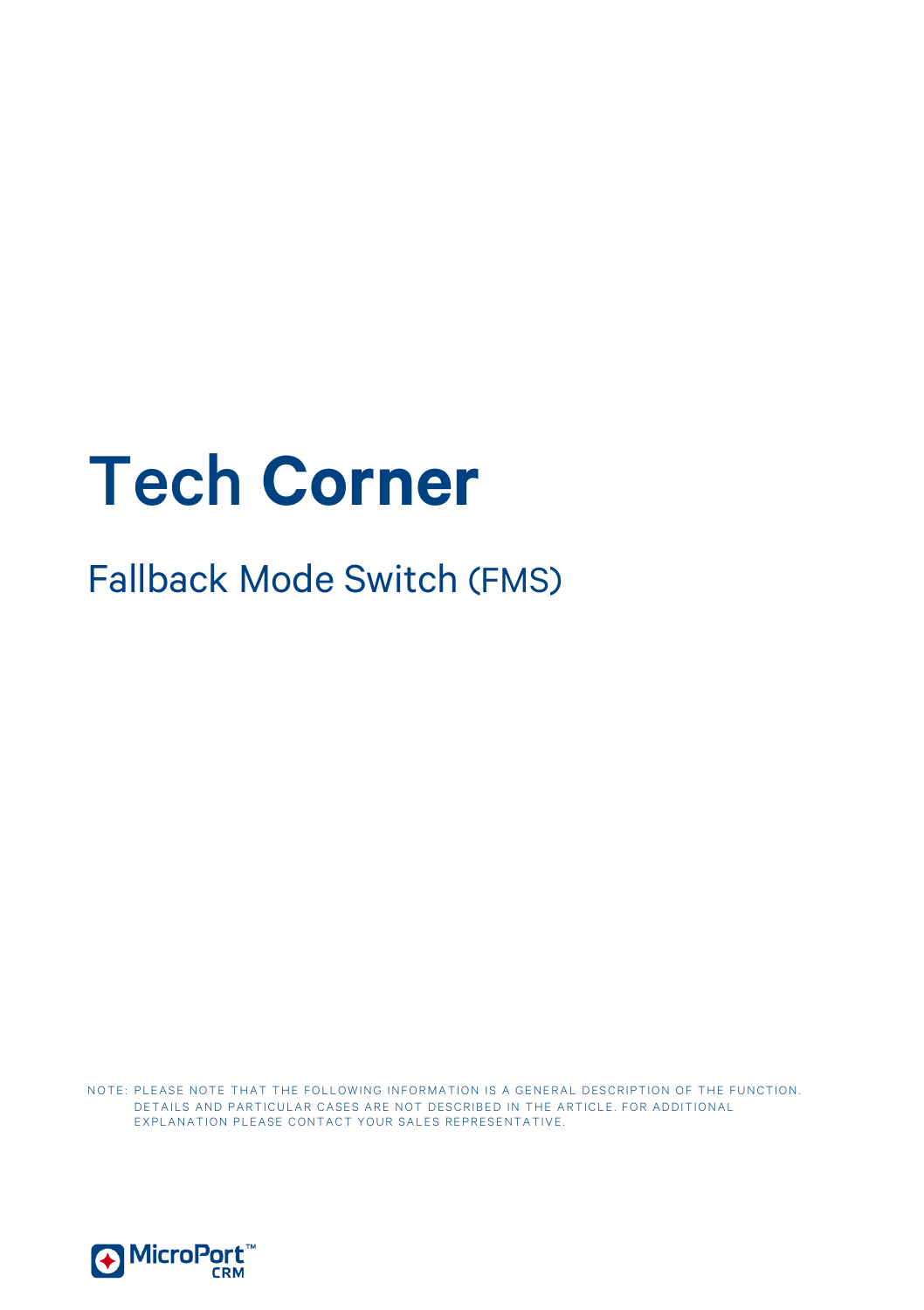# **Table of Contents**

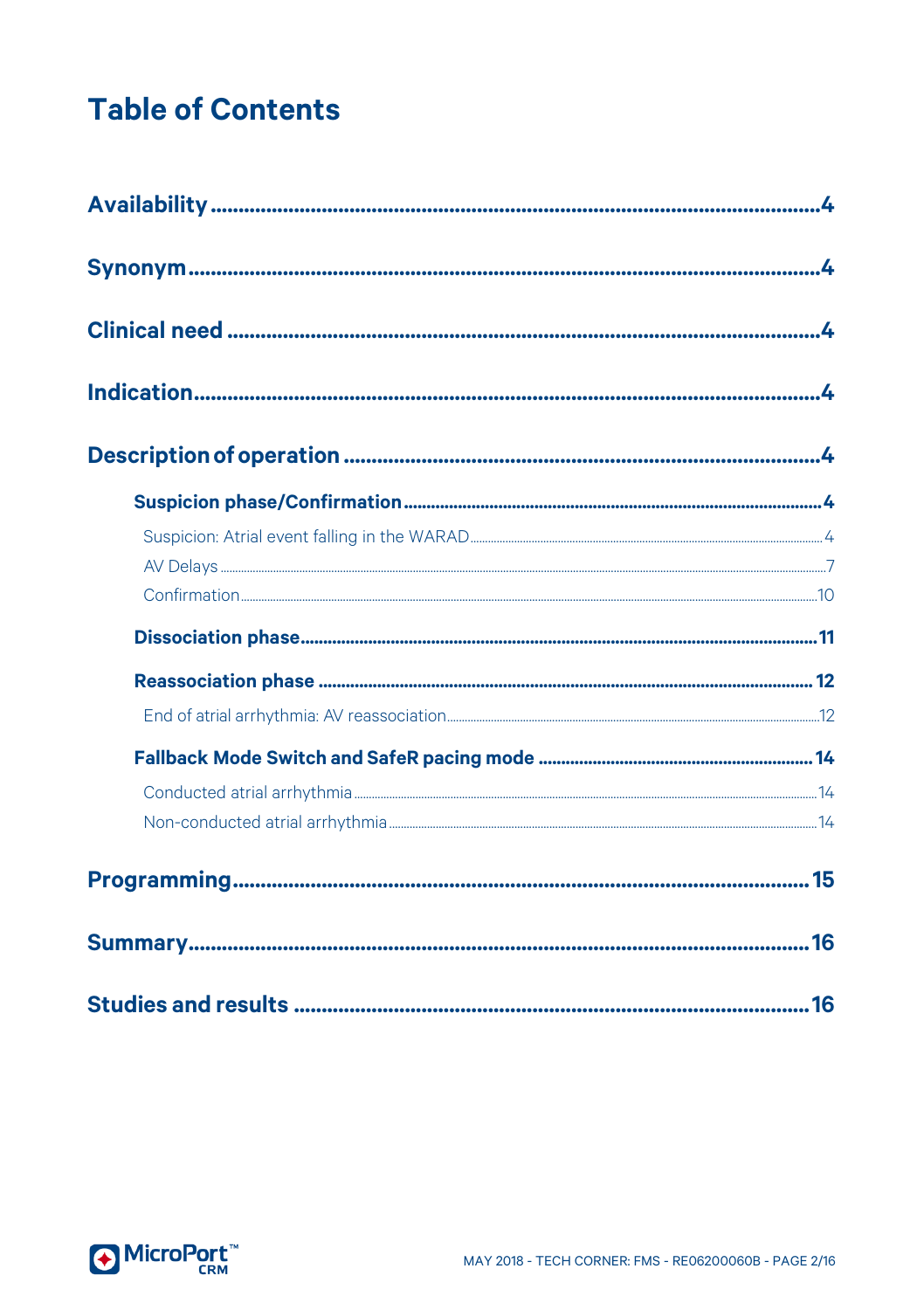# **Fallback Mode Switch (FMS)**

The FMS function is designed to diagnose atrial arrhythmias and manage their occurrence using the WARAD (Window of Atrial Rate Acceleration Detection)<sup>[1](#page-2-0)</sup>: in the event of atrial arrhythmia, FMS switches from DDD(R), SafeR(R) or Dplus(R) pacing mode to an inhibited dual- chamber pacing mode DDI(R) to avoid prolonged ventricular pacing at a high rate for the entire duration of the sustained atrial arrhythmia.

The detection criteria are designed to mode switch even in the presence of intermittent atrial undersensing. 1

Operation is independent of the programmed Max rate: an atrial arrhythmia slower than the Max rate setting will be recognized, and appropriate mode switching will occur. 1

As soon as atrial arrhythmia ceases, the device switches back to the previous programmed pacing mode.

<span id="page-2-0"></span>*1 Refer to the article on the « Window of Atrial Rate Acceleration Detection (WARAD) » for more information.*

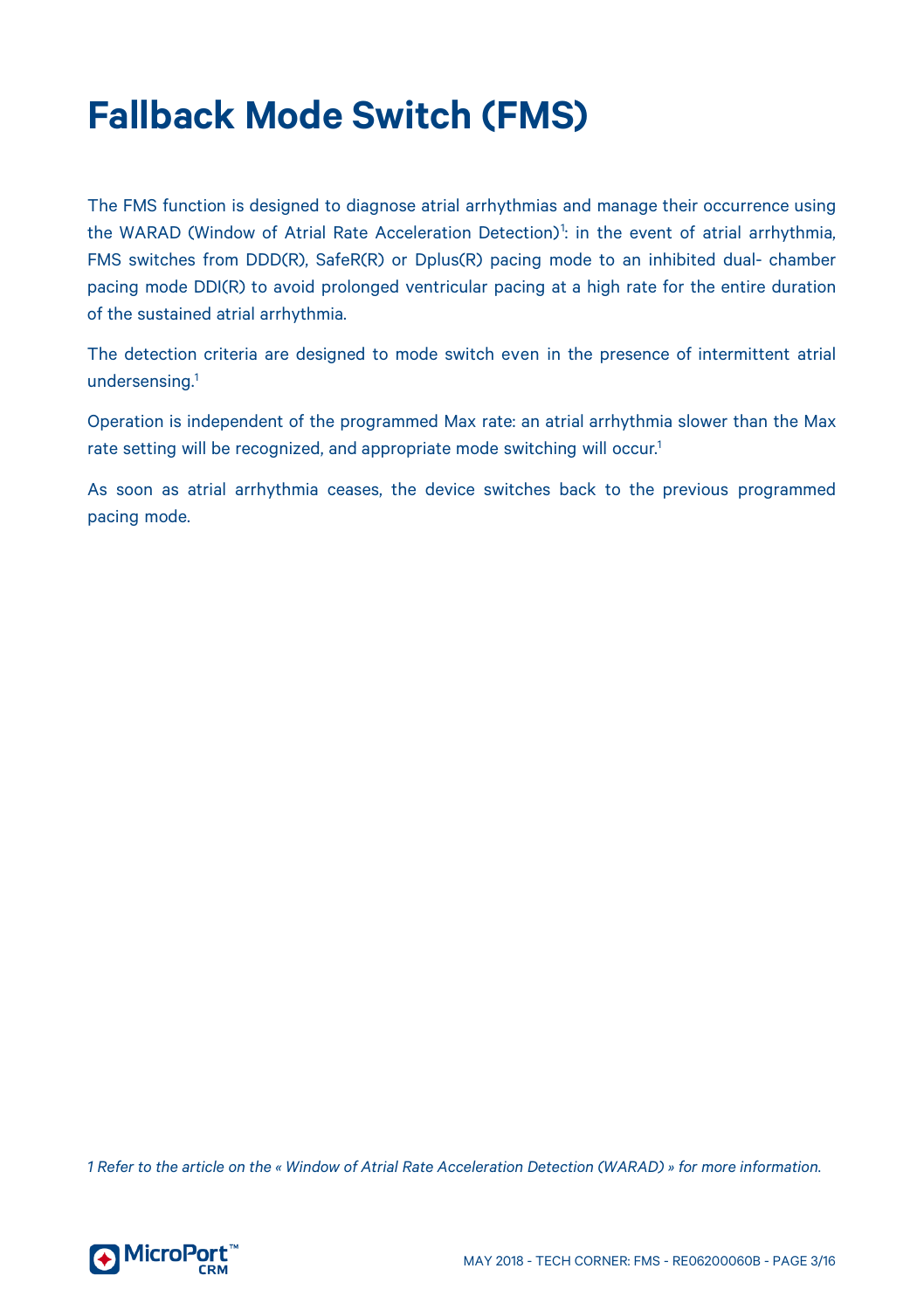# <span id="page-3-0"></span>**AVAILABILITY**

The Mode Switch function is available in all dual chamber MicroPort pacemakers, ICDs, CRT-D and CRT-P models.

# <span id="page-3-1"></span>**SYNONYM**

- Mode Switch
- <span id="page-3-2"></span>**Fallback**

# **CLINICAL NEED**

Prevention of inappropriate tracking of atrial tachycardias resulting in accelerated or irregular ventricular pacing rates and patient symptoms including lightheadedness and syncope.2

# <span id="page-3-3"></span>**INDICATION**

Fallback Mode Switch is indicated for ALL adult patients:

- Patients at risk of atrial arrhythmias
- Patients who are not diagnosed with atrial arrhythmias yet must be also protected in the event that they develop atrial arrhythmias. It avoids rapid ventricular response to atrial arrhythmia leading to adverse hemodynamics and symptoms.<sup>3</sup>

# <span id="page-3-4"></span>**DESCRIPTIONOFOPERATION**

The Fallback function comprises 3 separate phases:

- **1.** Suspicion phase/Confirmation
- **2.** Dissociation phase
- <span id="page-3-5"></span>**3.** Reassociation phase.

# **Suspicion phase/Confirmation**

#### <span id="page-3-6"></span>**Suspicion: Atrial event falling in the WARAD**

If a PAC (atrial event in the WARAD) is sensed and if the ventricular cycle ends without atrial pacing, the device enters in suspicion phase of atrial arrhythmia.

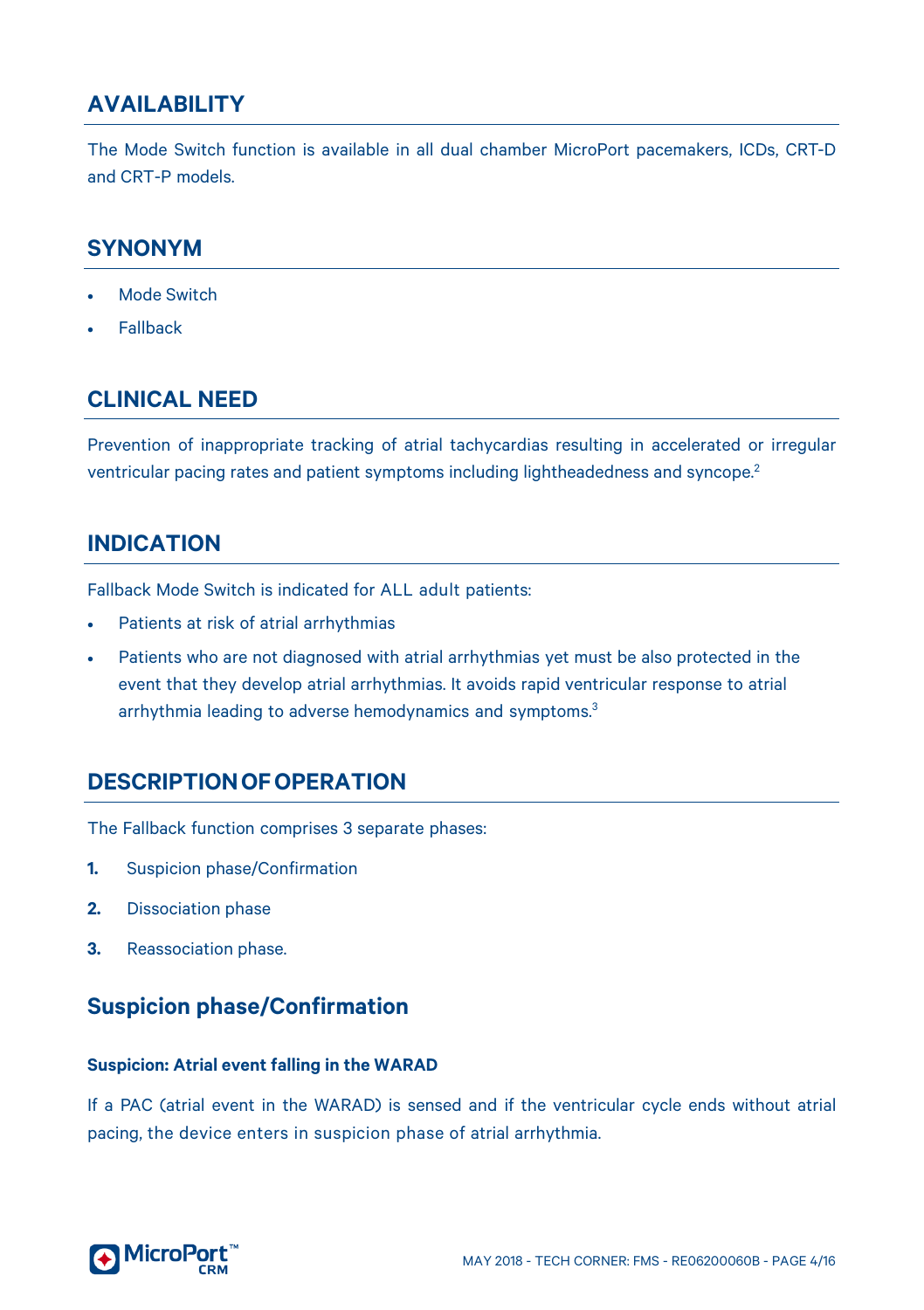Once the device has entered in suspicion phase, each following ventricular cycle containing a PAC (or PACs) is identified as a cycle in suspicion. The cycles in suspicion are logged and statistically analyzed (see the section "*Confirmation*" on pag[e 10](#page-9-0) in this article).

Example: Isolated PAC (Sinus rhythm: 60 bpm, REPLY DR, DDD mode)



*After sensing the PAC, the ventricular cycle ends with an atrial pacing so it is not considered as a cycle in suspicion of atrial arrhythmia.*

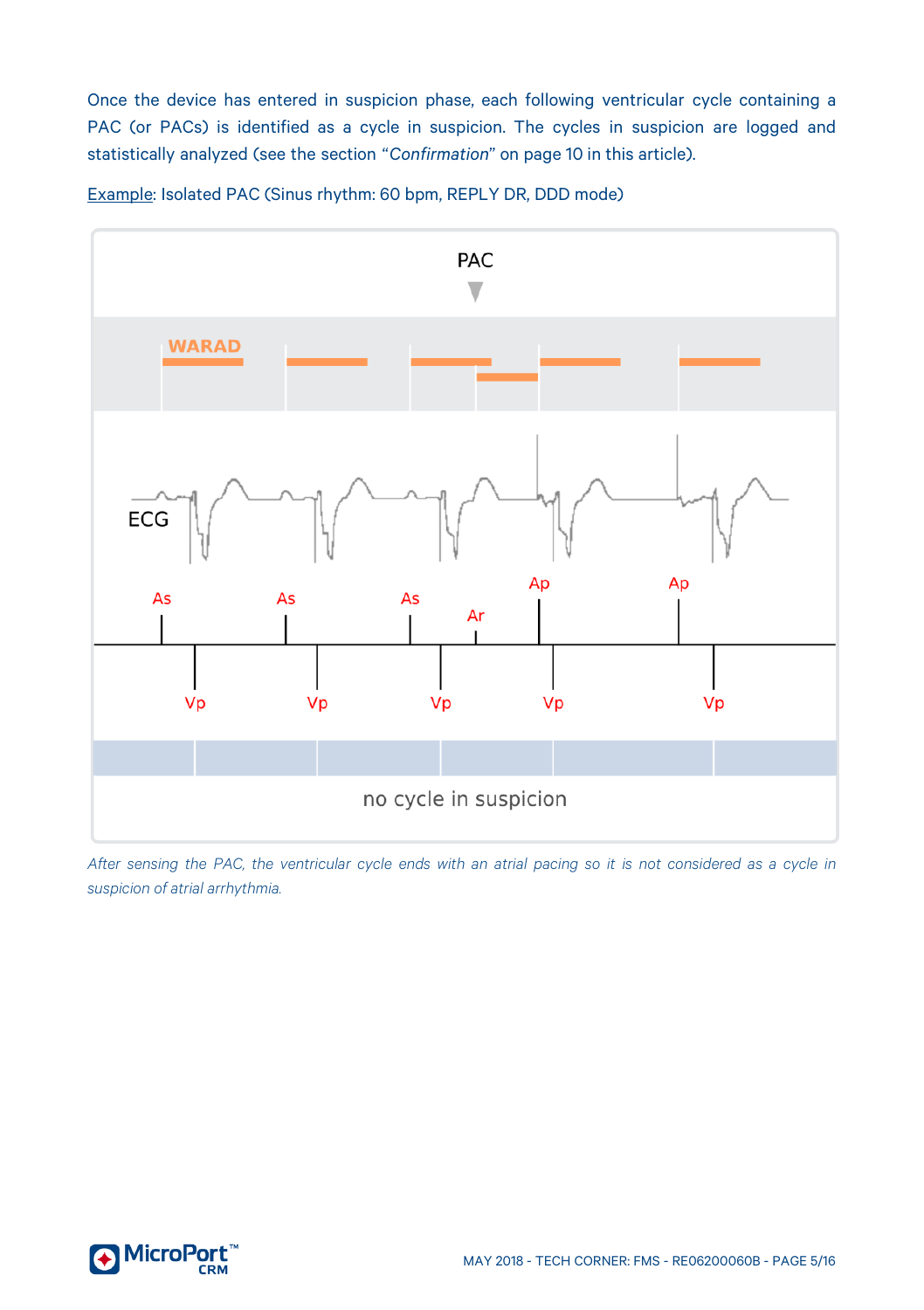

Example: Two consecutive non-conducted PACs (Sinus rhythm: 60 bpm, REPLY DR, DDD mode)

*In this example we can see one ventricular cycle in suspicion of atrial arrhythmia (contains two PACs). All other cycles are not in suspicion (they do not contain any PAC). Refer to the WARAD Tech Corner for more details on the WARAD duration and the ventricular rate management.*

#### **In the event the atrial arrhythmia is not conducted to the ventricle (DDD functioning)**

During the suspicion phase, the ventricular pacing tracks atrial events with an N:1 AV association.

The ventricular pacing rate is limited to 120 bpm (the minimum ventricular pacing interval is 500 ms). For more details, see the Tech Corner article on the WARAD, section "*Ventricular rate management during the suspicion phase*".

Note: If the programmed maximum rate is lower than 120 bpm, the device will apply the programmed maximum rate during suspicion of atrial arrhythmia:

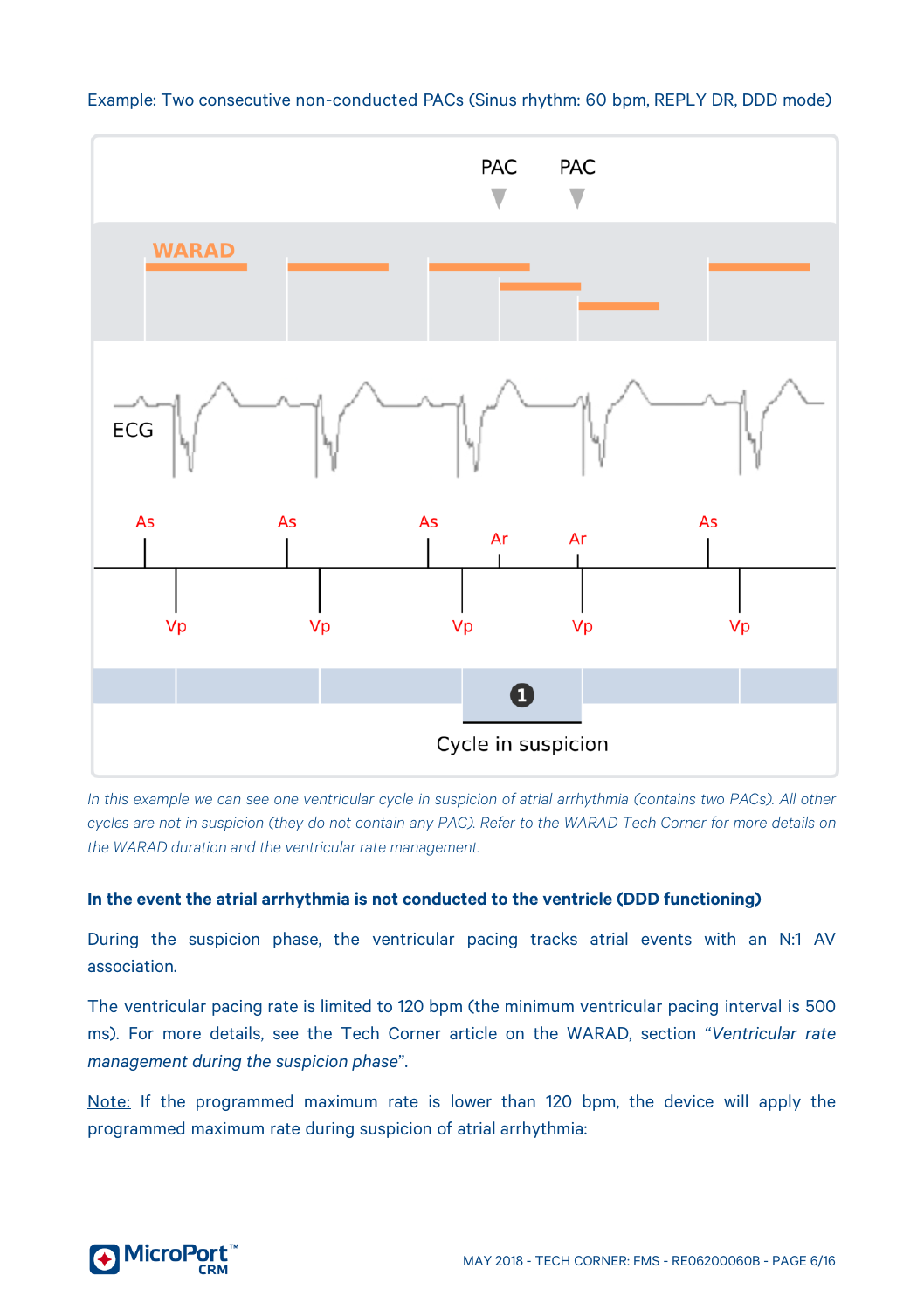



*In this example we can see the onset of an atrial arrhythmia: ventricular cycles containing two or three PACs are considered as cycles in suspicion. Note that during the suspicion phase, the ventricular cycles are at least 500 ms (max ventricular rate: 120 bpm). Refer to the WARAD Tech Corner for more details on the ventricular rate management*

#### <span id="page-6-0"></span>**AV Delays**

When the device is in the suspicion phase, the AV delay is automatically reduced to optimize the atrial sensing. It is reduced to:

- 31 ms after a sensed atrial event (Ar) when the 469 ms interval has been reached
- 110 ms (or the exercise AV delay, if programmed shorter) after the paced atrial event (Ap).

If no PAC is present in the previous ventricular cycle, the AV delay returns to its programmed value (+ paced/sensed offset if atrial pacing).

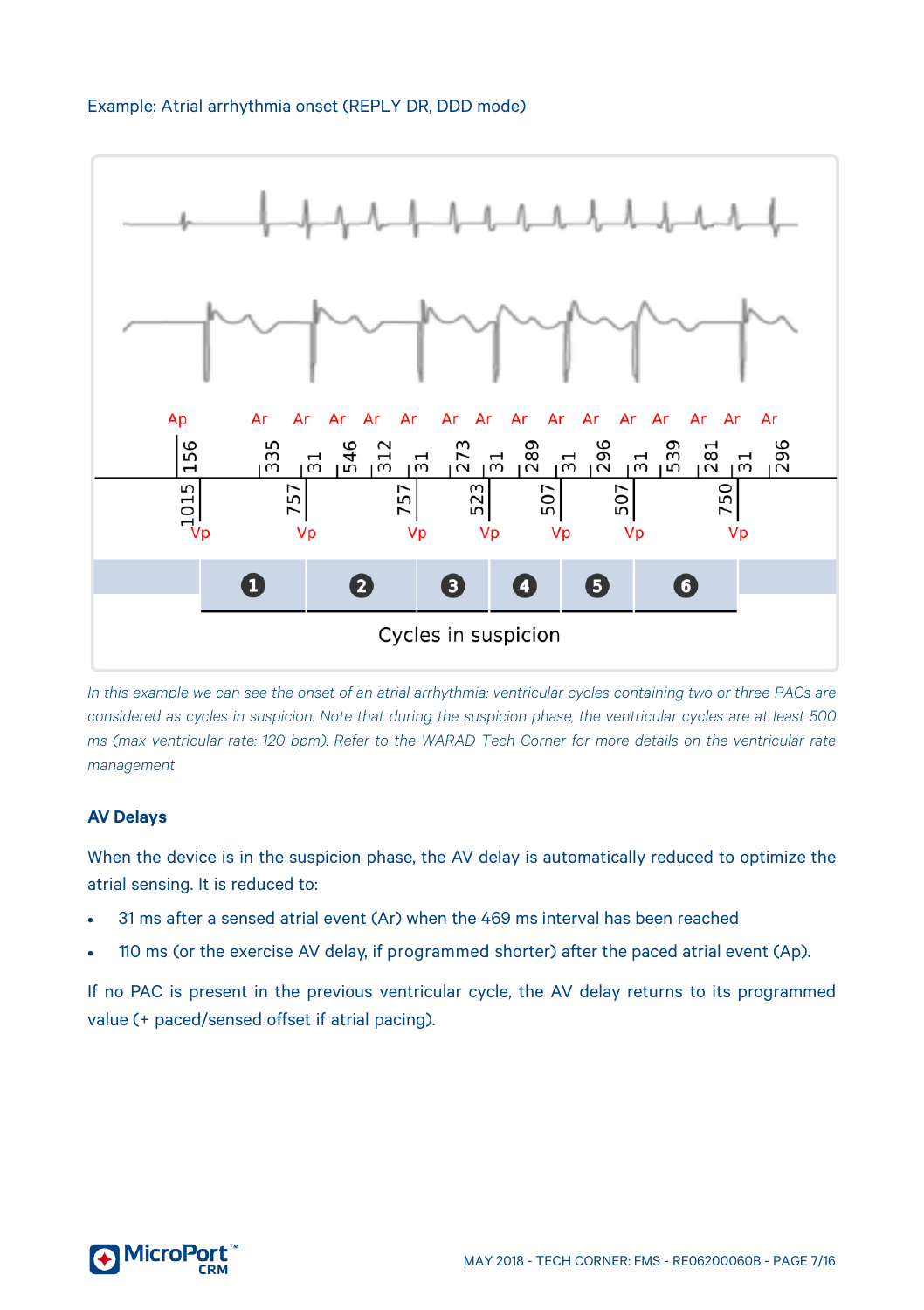### Example: Short atrial run (REPLY DR, DDD mode)



| Event | <b>Description</b>                                                                            |
|-------|-----------------------------------------------------------------------------------------------|
|       | Atrial run with very short AV delay (31 ms). The V pacing rate is limited to 120 bpm          |
|       | Atrial pacing with a short AV delay = min [110 ms ; exercise AV delay]                        |
|       | Atrial pacing with programmed AV delay + paced/sensed offset (exit of the<br>suspicion phase) |

Note: Refer to the WARAD Tech Corner for more details on the ventricular rate management

#### **In the event a PAC is conducted to the ventricle**

The device enters a suspicion phase, since the ventricular cycle ends without atrial pacing.

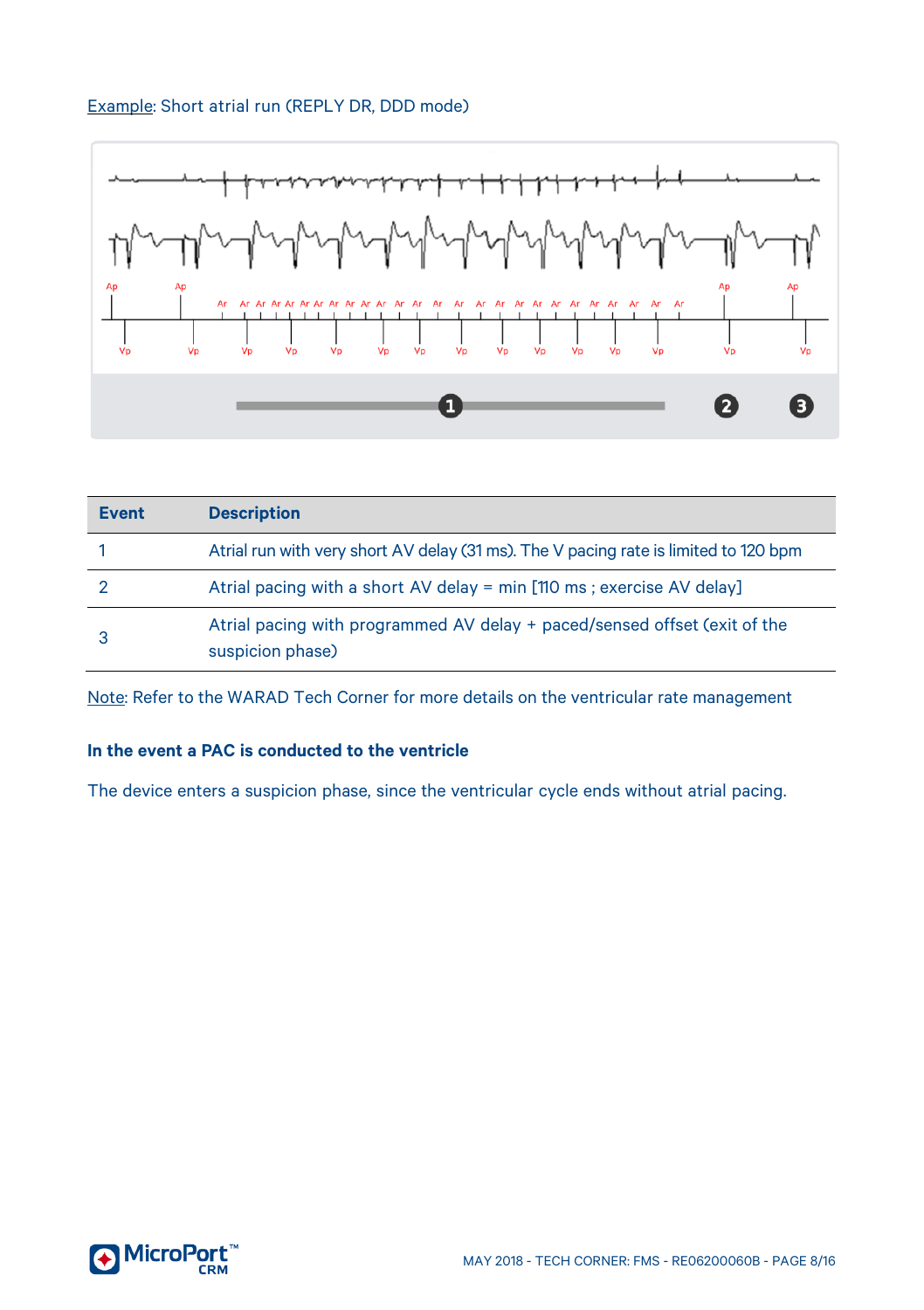



*After sensing the PAC, the ventricular cycle does not end with atrial pacing so it is considered as a cycle in suspicion of atrial arrhythmia. All other cycles are not in suspicion since they do not contain any PAC.*

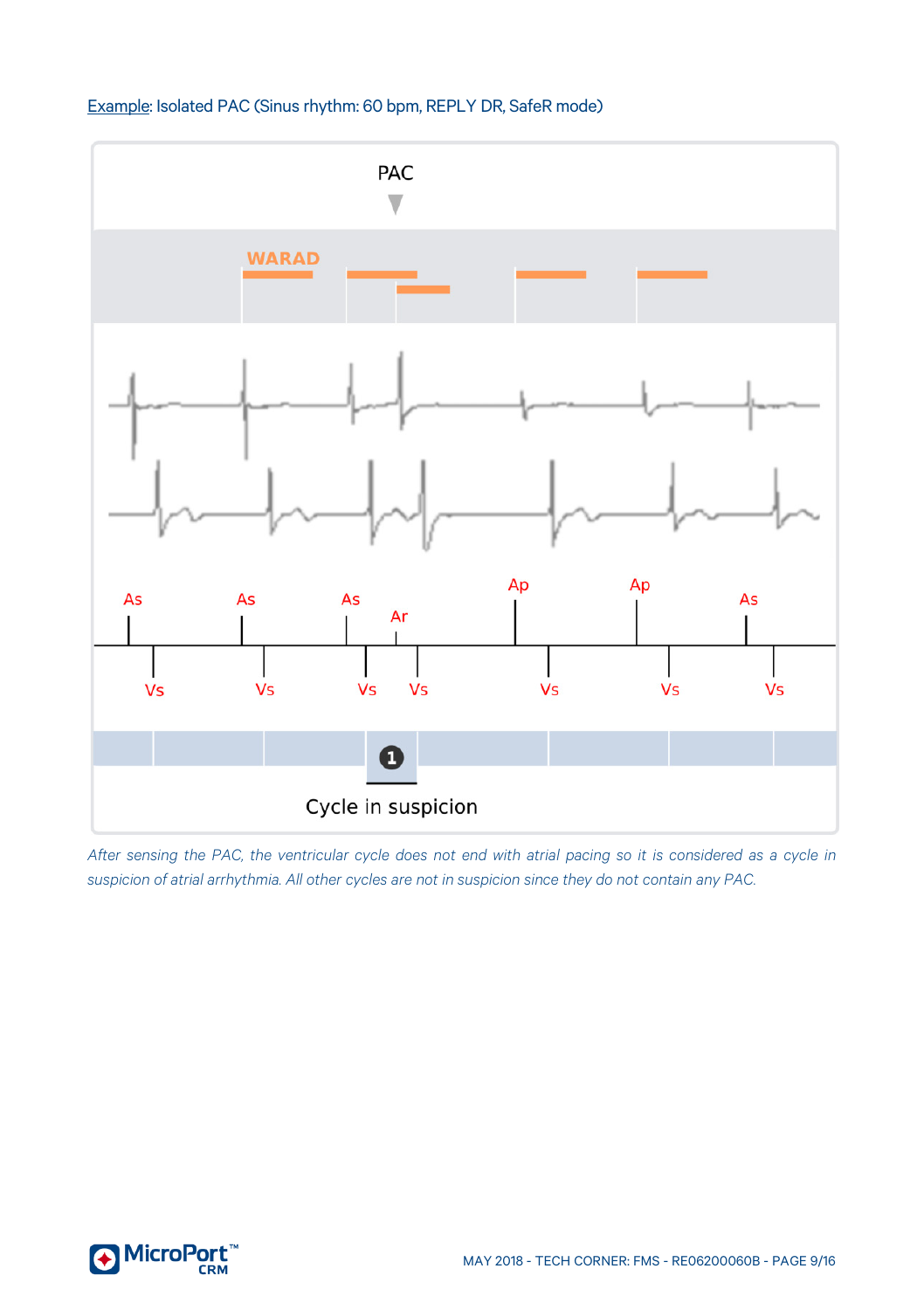#### **In the event the atrial arrhythmia is conducted to the ventricle**



Example: Short atrial run (REPLY DR, SafeR mode)

*All ventricular cycles containing a PAC are considered as cycles in suspicion of atrial arrhythmia.* 

The cycles in suspicion phase are logged and statistically analyzed (see the section "*Confirmation*" on pag[e 10\)](#page-9-0).

#### <span id="page-9-0"></span>**Confirmation**

The atrial arrhythmia is confirmed if one of the 2 following criteria is met:

**Primary criterion:** for atrial arrhythmia with good atrial sensing

The presence of atrial arrhythmia is confirmed when the device records 28 cycles or more in suspicion over the last 32 ventricular cycles (88%). As soon as the primary criterion is met, the device switches to DDI(R) mode, which corresponds to about 15 seconds.

This criterion allows atrial undersensing during 4 cycles or less.

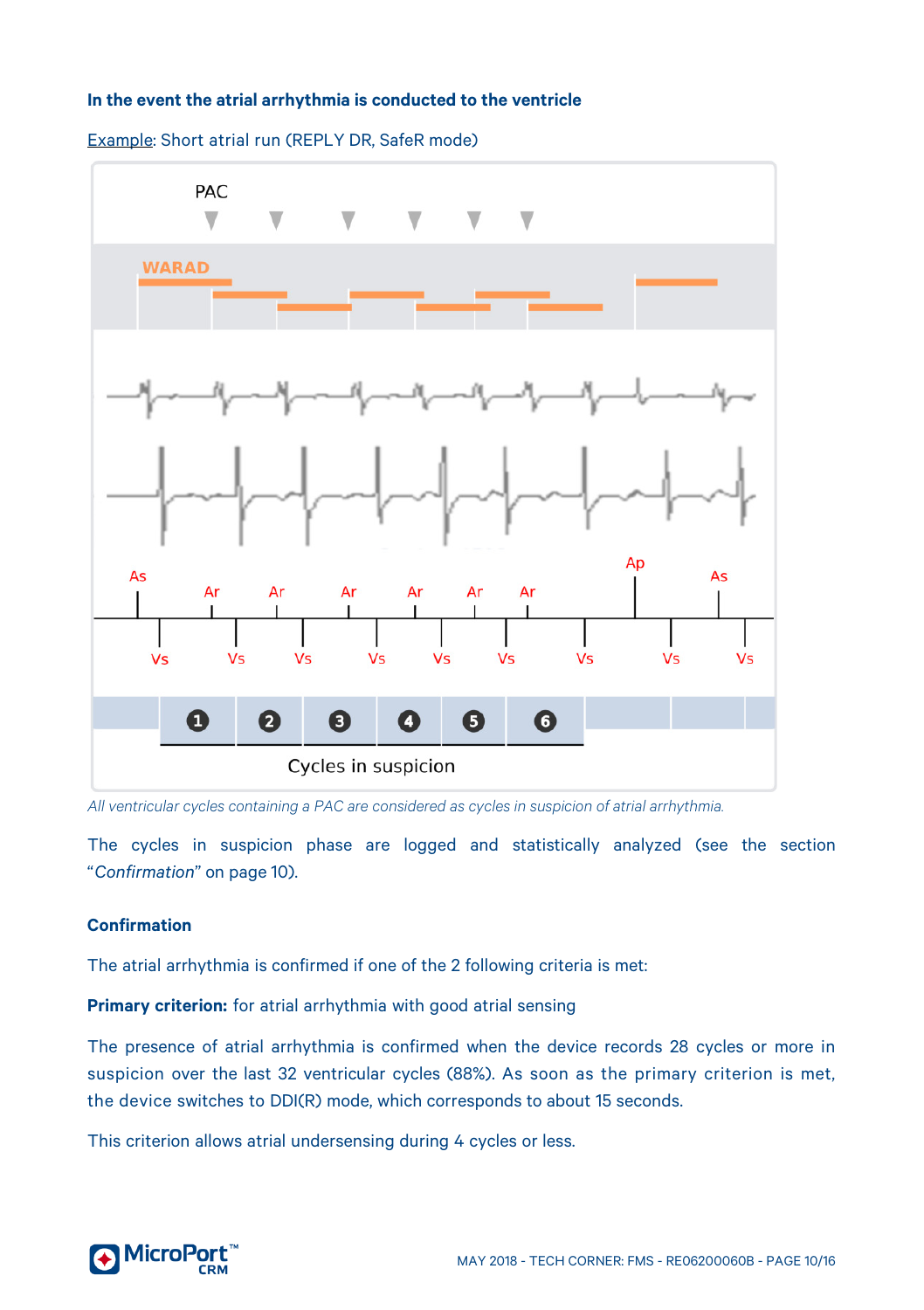#### **Secondary criterion:** Automatic management of atrial undersensing during AF

The device examines a second criterion: If the device records at least 18 suspicion cycles over a period of 32 ventricular cycles (56%), it starts a second observation phase of 32 ventricular cycles. If it records at least 18 more suspicion cycles during that second phase, atrial arrhythmia is confirmed.



*Suspicion of sustained atrial arrhythmia: mode switch, with automatic management of atrial loss of atrial sensing during atrial arrhythmia*

Thanks to this criterion the device will desynchronize the atria and the ventricles and will provide a physiological ventricular pacing rate to the patient even if the atrial sensing is poor during atrial arrhythmias.

# <span id="page-10-0"></span>**Dissociation phase**

Once the primary criterion or the secondary criterion has been met, the atrial arrhythmia is confirmed which results in immediate Fallback Mode Switch: DDI(R). The atria and ventricles are dissociated.

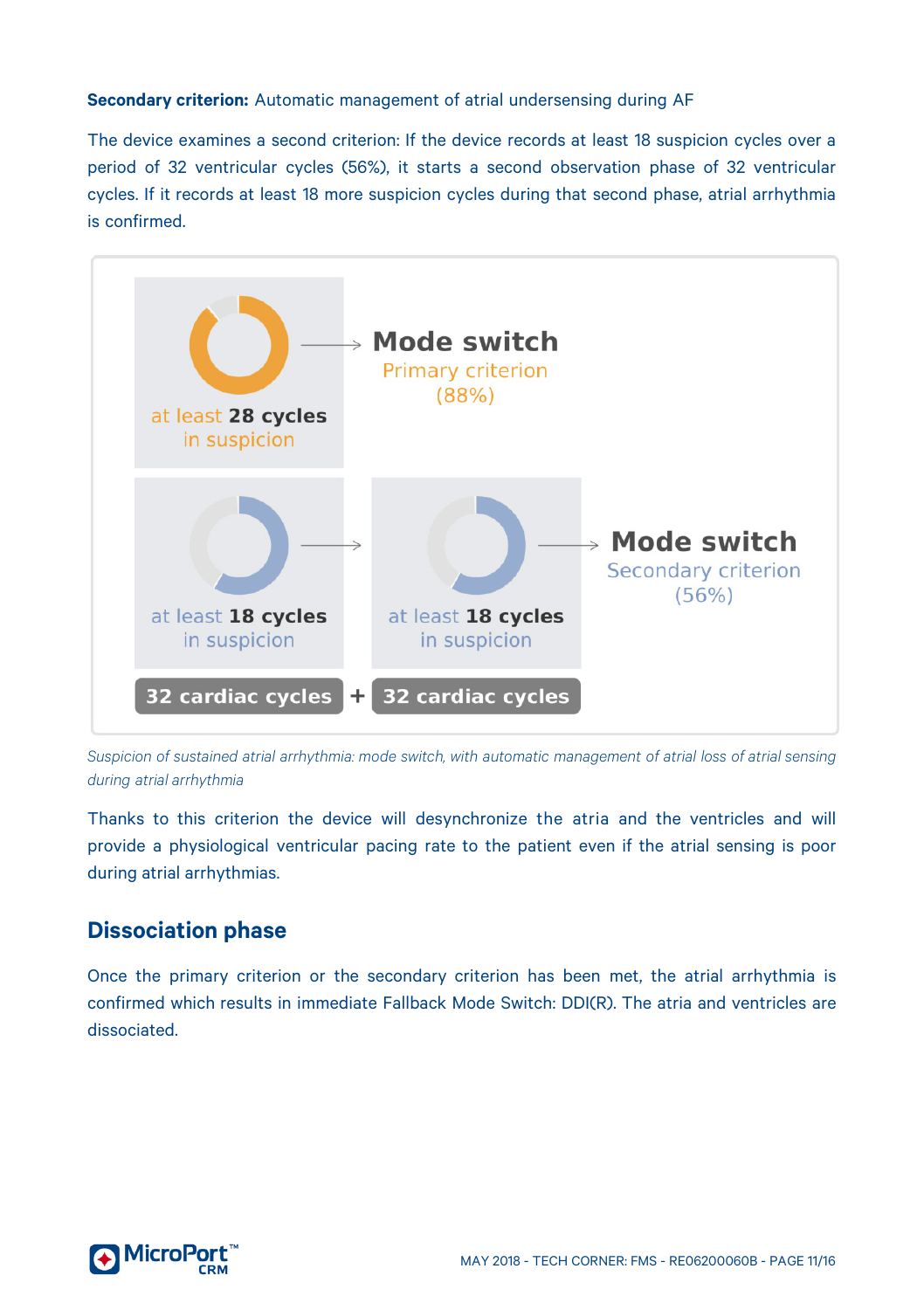To prevent rate oscillations which may be uncomfortable for the patient, the device gradually increases or decreases the ventricular pacing rate to reach the basic rate, or sensor rate, or Fallback Mode Switch rate<sup>[2](#page-11-2)</sup>, using an internal rate smoothing algorithm (works even if rate smoothing is programmed OFF).



Example: Fallback Mode Switch on REPLY DR (programmed in DDD mode)

*As long as the device is in the suspicion phase, it applies the 31 ms AV delay and limits the ventricular pacing rate at 120 bpm. Once it switches into DDI mode, it progressively paces the ventricles at the basic rate (or sensor rate).*

# <span id="page-11-0"></span>**Reassociation phase**

#### <span id="page-11-1"></span>**End of atrial arrhythmia: AV reassociation**

The device considers that the rhythm disturbance has ceased when the atrial rate and the ventricular rate both fall below 107 bpm.

<span id="page-11-2"></span>*<sup>2</sup> on ICDs, CRT-Ds and CRT-Ps only. This parameter is not available in the US.*

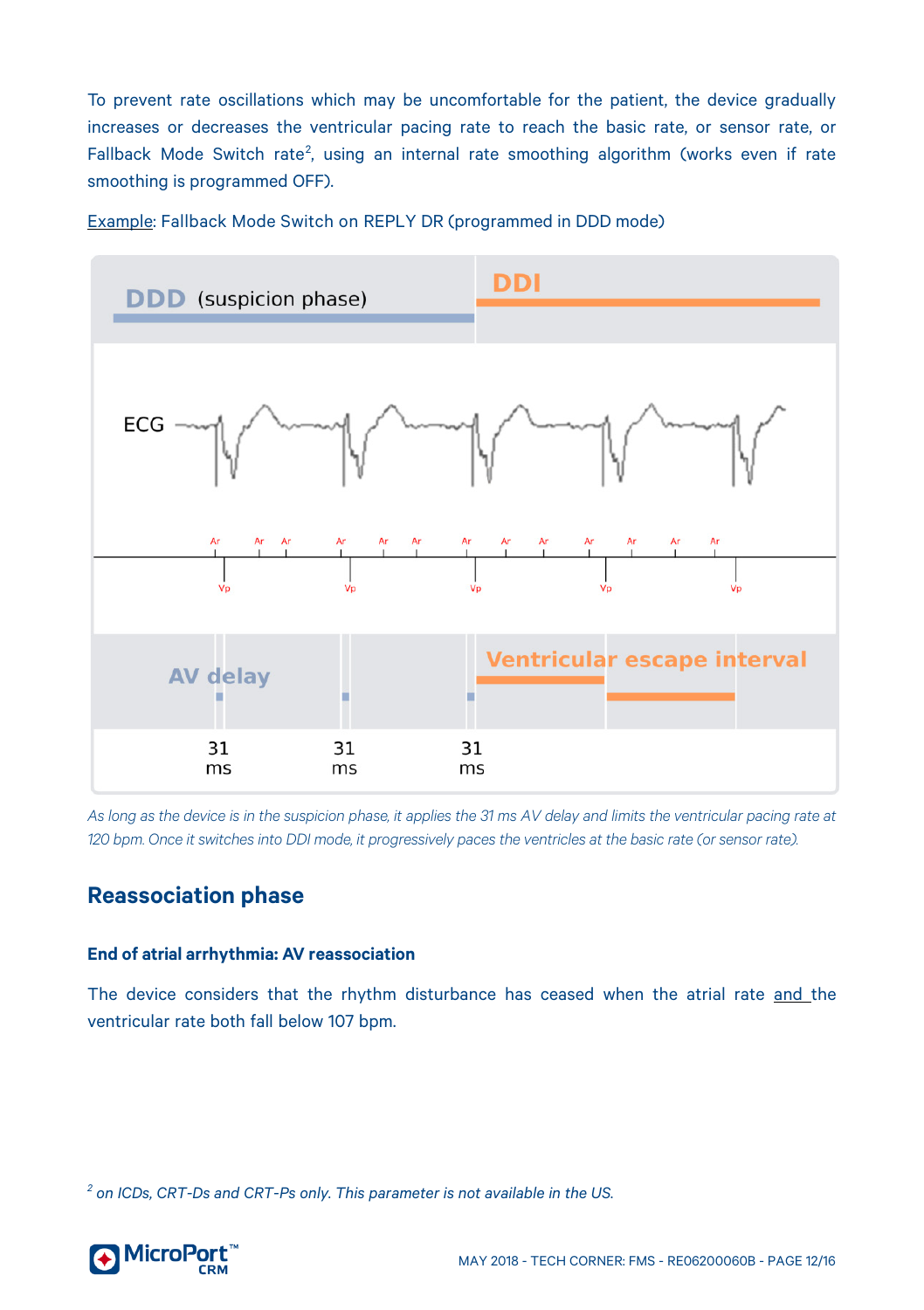#### **If sinus rhythm resumes:**

The ventricular pacing rate is gradually adapted to reach the sinus rhythm. As soon as the ventricular rate reaches the atrial rhythm, the device exits the Fallback Mode Switch and switches back to the programmed mode (DDD, SafeR, Dplus or VDD mode).

To prevent rate oscillations (uncomfortable for the patient), the reassociation occurs progressively.

#### **If sinus rhythm does not resume:**

At the end of the atrial arrhythmia, if sinus node does not resume, the device immediately paces the atrium at the same rate as the ventricle, applying a short AV Delay (110 ms or exercise AV Delay if programmed shorter).

It will pace the ventricle during 24 cardiac cycles with the same ventricular rate as before (basic rate or sensor rate) and:

- If no PAC is sensed during the last 12 cycles, the device exits the Fallback Mode Switch and switches back to DDD mode (or SafeR, Dplus or VDD).
- If a PAC is sensed within the last 12 cycles, the device reset the counter until having 12 consecutive cardiac cycles without PACs





*At the end of atrial arrhythmia, the device immediately paces the atrium applying a short AV delay for 24 cardiac cycles.* 

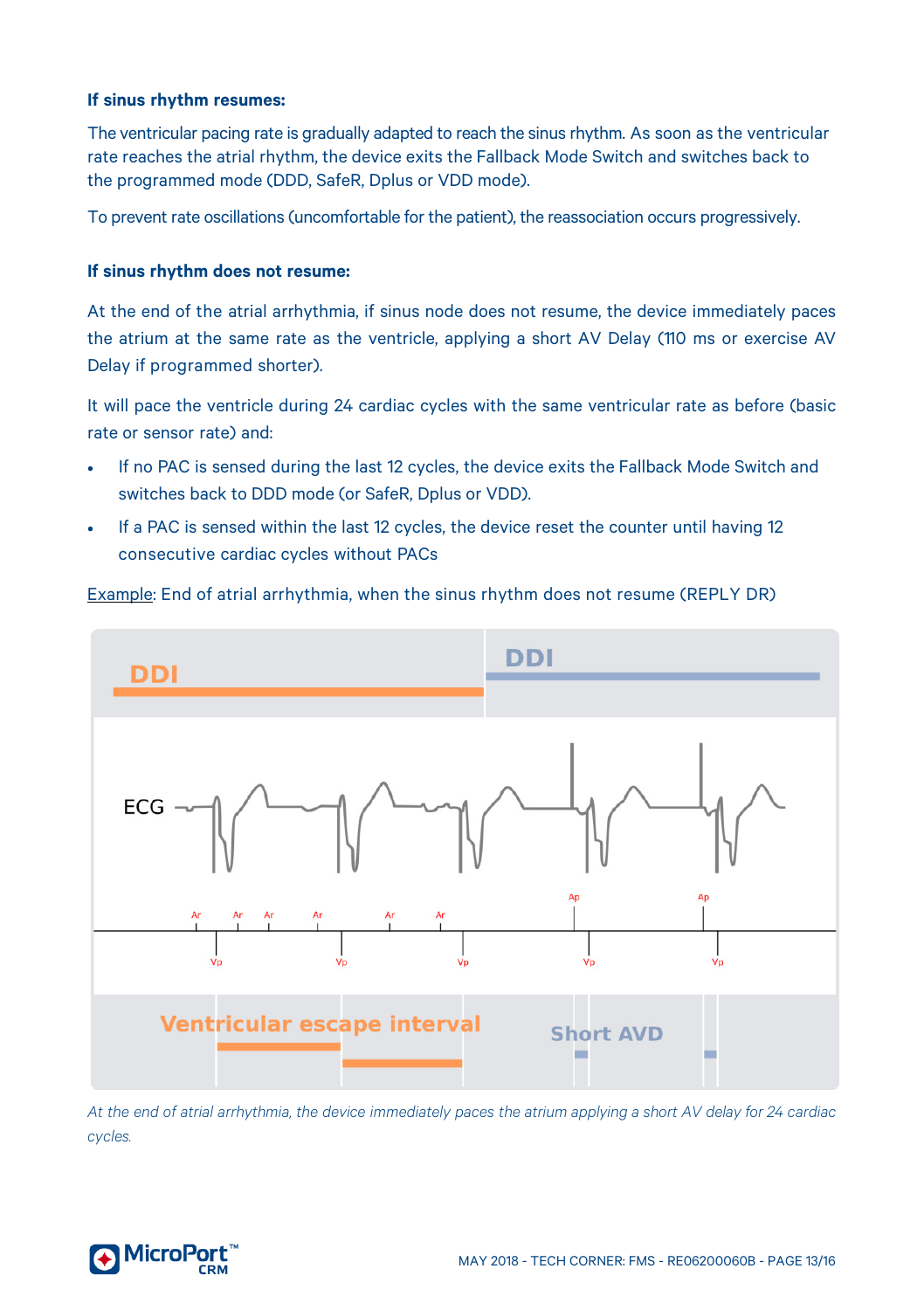# <span id="page-13-0"></span>**Fallback Mode Switch and SafeR pacing mode**

In SafeR mode, the non conducted PACs are not considered as blocked P waves. Refer to the Tech Corner on SafeR Pacing Mode for more details on SafeR.

#### <span id="page-13-1"></span>**Conducted atrial arrhythmia**

When the atrial arrhythmia is conducted to the ventricles, the device switches directly from AAI to DDI mode following one of the Fallback Mode Switch criteria (see the section "*Confirmation*" on page [10](#page-9-0) in this article). Thus in the event that an atrial arrhythmia fails to conduct to the ventricles, the device will operate safely in DDI mode.



Example: Onset of a conducted atrial arrhythmia (REPLY DR, SafeR mode)

Ar events are not considered as blocked atrial events. In the event of a conducted atrial arrhythmia, the device *will switch directly from AAI to DDI mode following one of the Fallback Mode Switch criteria.*

#### <span id="page-13-2"></span>**Non-conducted atrial arrhythmia**

In the event of a non-conducted atrial arrhythmia, the only criterion to switch to DDD mode is the ventricular pause because the three AV block criteria (1<sup>st</sup> degree, 2<sup>nd</sup> degree and 3<sup>rd</sup> degree) are suspended in the event of an atrial detection in the WARAD. At the end of the Max ventricular pause, the device triggers ventricular pacing (AAI/DDD switch) and then starts counting the cycles in suspicion. It switches to DDI at the end of the suspicion phase.

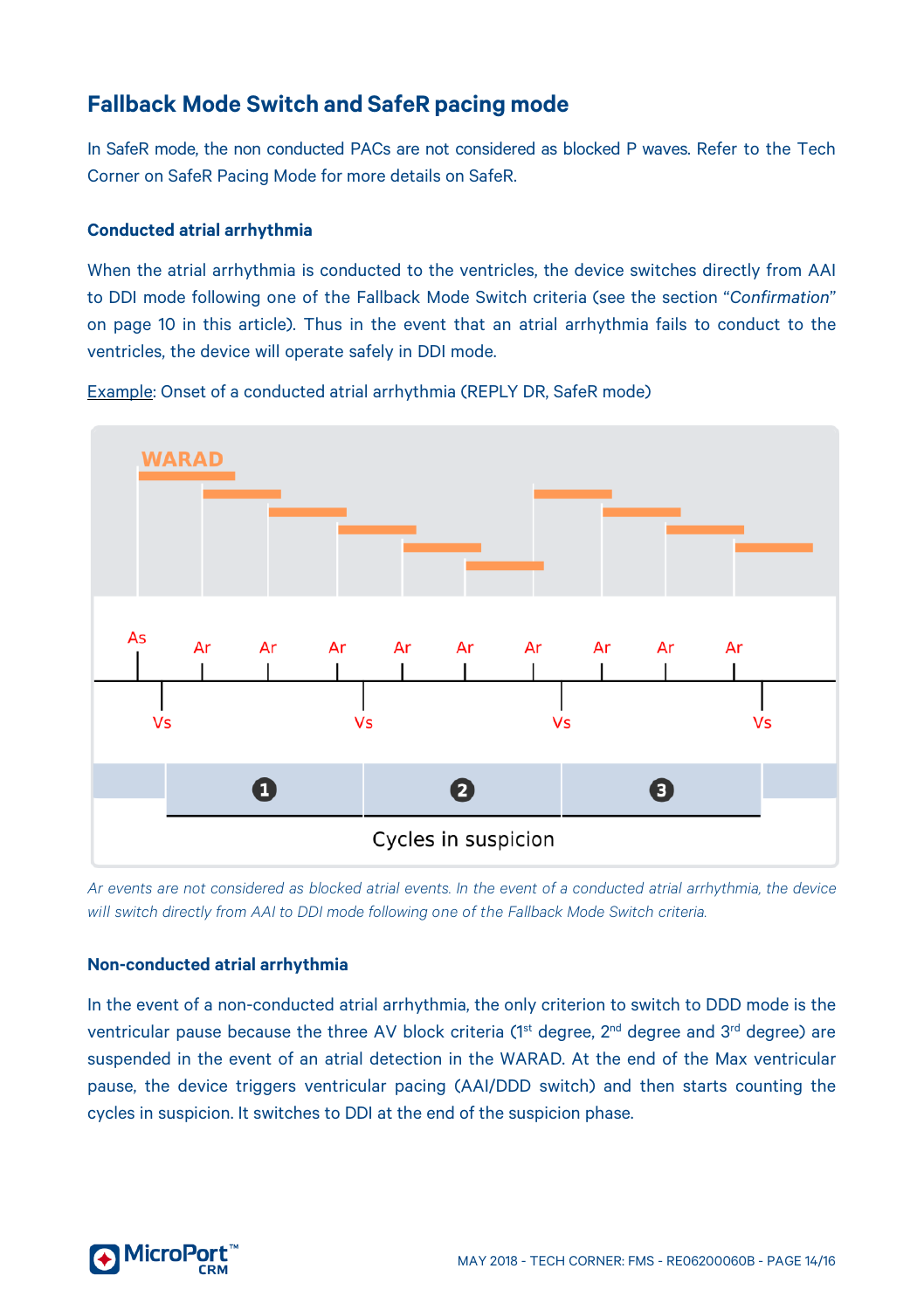Note: The Max ventricular pause is automatically set to 2 seconds in the event of atrial arrhythmias on all MicroPort devices, except on SYMPHONY, REPLY, OVATIO and PARADYM. The as-shipped value is 3 seconds.



Example: Onset of a non-conducted atrial arrhythmia (REPLY DR, SafeR mode)

*When the atrial arrhythmia is not conducted to the ventricles the device switches first from AAI to DDD mode on the Pause criterion. Then it will switch to DDI mode following one of the Fallback Mode Switch criteria.*

# <span id="page-14-0"></span>**PROGRAMMING**

Fallback Mode Switch is programmable with DDD, SafeR, Dplus and VDD pacing modes.

When programming DDD/DDIR, SafeR/DDIR, Dplus/DDIR, VDD/VDIR the sensor will be active only during the DDI phase. These modes are recommended for chronotropic competent patients, who only need the sensors during atrial fibrillation to adapt the ventricular pacing rate to the exercise.

**Programming constraint**: It is forced to ON when SafeR or Dplus pacing mode is programmed: both modes are indicated for patients with sinus node disease.

**Programmable parameters:** The programming of Fallback Mode Switch is: ON – OFF (as shipped value: ON).